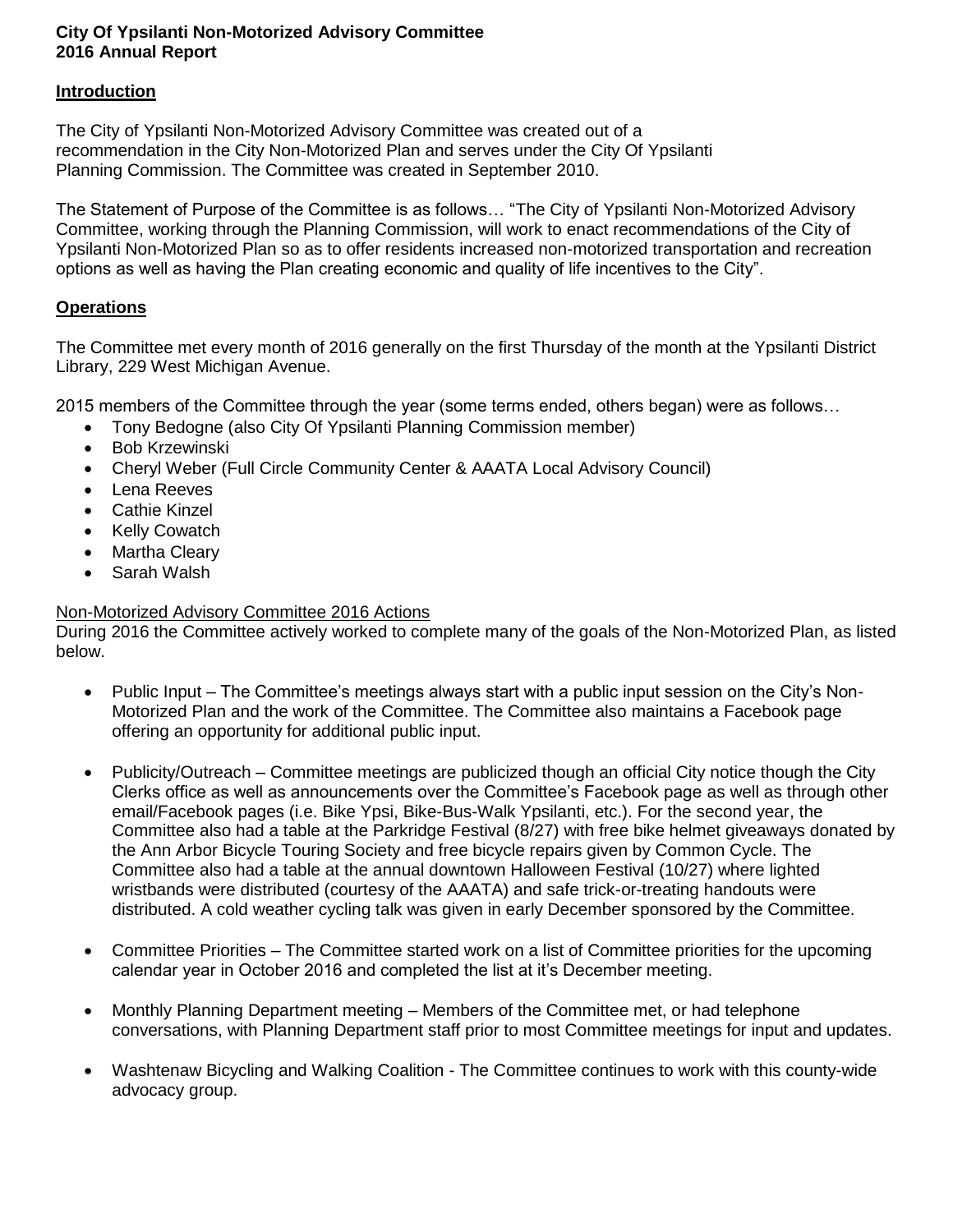- Snow Removal In the winter months the Committee mounted a campaign to educate area residents, thorough social media and its Facebook page, about the need to shovel sidewalks as required by City ordinance and how to report problems using ClickFix – Ypsi Connect. The Committee timed media actions to that of just prior to major snowfalls with information sent to all City neighborhood groups on Facebook and NextDoor. Information was also sent out about snow removal for elderly/disabled residents through the Sheriffs Department Community Work Program.
- Curb Cuts The Committee, with the support of the Planning Commission, sent a letter to MDOT asking for the installation of curb cuts on Hamilton and Ferris Streets as there are many disabled residents living nearby (Towne Centre Place) and the lack of curb cuts can be a safety hazard. Committee members also made a short YouTube video about the curb cut problems featuring a wheelchair user - [https://youtu.be/dWc2z95A\\_Z8.](https://youtu.be/dWc2z95A_Z8)
- Border To Border Trail The Committee held a meeting early in 2016 between the City Planning Department and the Washtenaw County Parks & Recreation Commission on re-routing the B2B Trail through Riverside Park to meet up with new Trail construction in Riverside Park and the Water Street area with follow-up conversations throughout 2016. Committee members also gave verbal comments at City Council meetings supporting the funding of the Michigan Avenue Trail crossing and incorporation of the Trail in to any plans for redeveloping the Rice Street parking lot in association with a passenger railroad station. The Committee also gave on-street Trail rerouting recommendations due to the Park Street railroad crossing being closed to traffic
- Bike Friendly Community & Walk Friendly Community applications For the Bike Friendly Community, the City received an "Honorable Mention" award in 2014 to which the Committee continued work in 2016 to obtain a higher status in a follow-up application. A staff member of the League of American Bicyclist that works on the Bike Friendly Community program visited Ypsilanti for a site visit on May 17<sup>th</sup> and met with Committee members and City staff.

The City learned in 2015 it did not receive a Walk Friendly award but the report given by the organization running the Walk Friendly awards will be useful for improvements to be worked on for the next application. Both Walk Friendly and Bike Friendly Community applications are expected to be resubmitted in 2017 pending the completion and opening of additional non-motorized facilities (i.e. the Water Street Border To Border Trail and the associated Michigan Avenue crossing).

- Bike Friendly Business program The Committee, with the support of the Downtown Association of Ypsilanti, continued to sign up participants for a local Bike Friendly Business (BFB) program as a way to promote active and healthy lifestyles for employees and customers in the Ypsilanti area. The campaign will honor corporations, organizations, associations, government agencies or non-profit groups located in Ypsilanti that actively promotes bicycling for transportation, recreation, exercise and sport. Business participants receive a BFB window sticker and are listed on the Bike-Bus-Walk Ypsi [\(www.bbwypsi.org\)](http://www.bbwypsi.org/) web site.
- Traffic Calming The Committee sent a letter to the City Manager concerning traffic calming on Congress Street between Summit with suggested improvements.
- Police Chief Meeting In May 2016 the Committee had a meeting with the Ypsilanti Police Chief on non-motorized issues and possible areas of coordination
- AAATA Transit Center The Committee had email correspondence with the Ann Arbor Area Transportation Authority about the need for additional bicycle parking at the Ypsilanti Transit Center. By the end of 2016 a larger bike parking stand was moved from the southeast corner of West Cross Street and College Place to the Transit Center.
- Bike Lanes The Committee participated in an April meeting at the Freighthouse on a Forest Avenue bike lane gap completion between Prospect Road and Norris Street, and spoke in favor of such a project at subsequent Planning Commission and City Council meetings, ultimately resulting in City Council approval later in 2016.